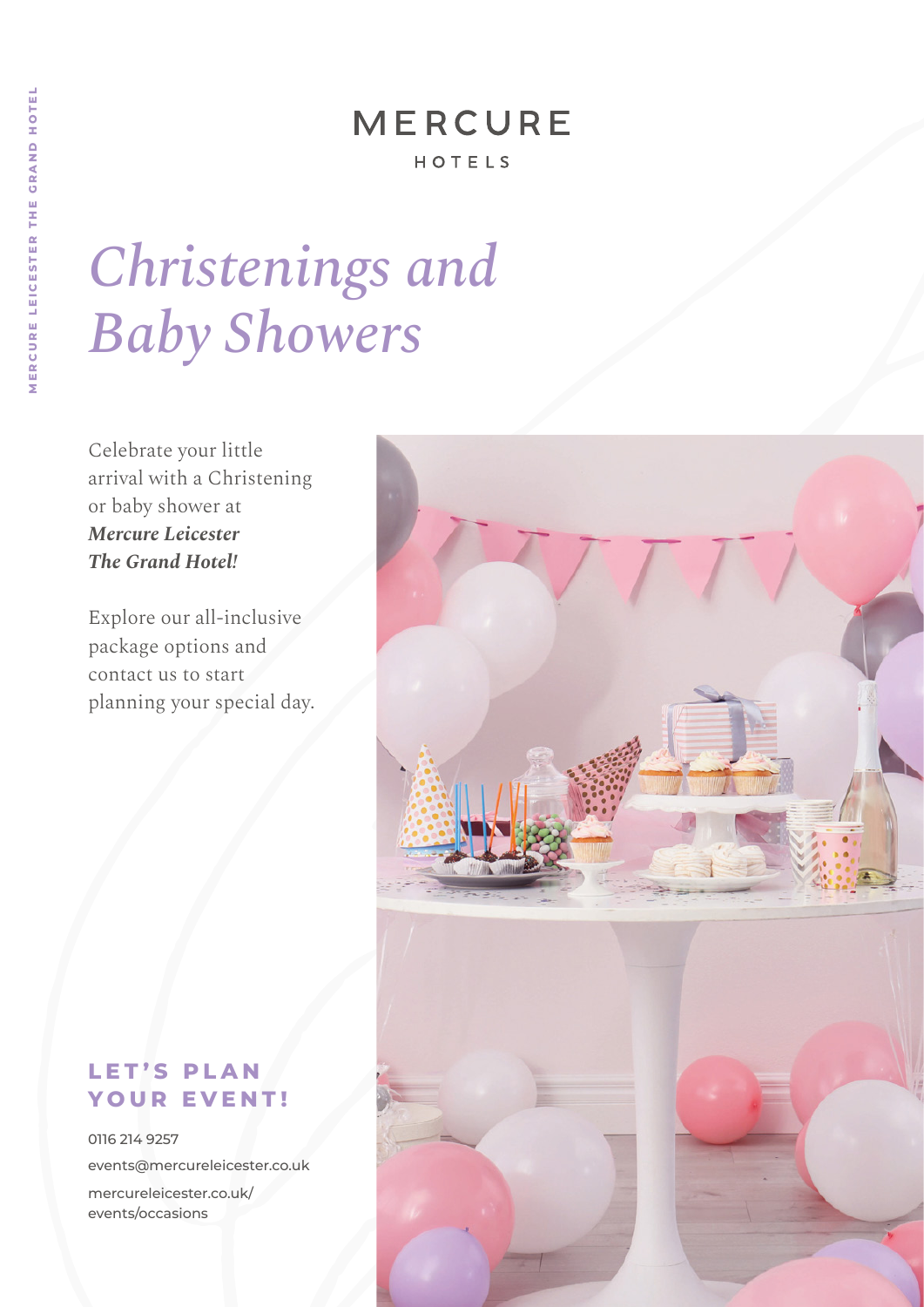### **MERCURE** HOTELS

# *Celebrate your special day,* your way

*Bring your loved ones together to celebrate your new arrival in the comfort and privacy of our hotel. Our team is ready to help plan your perfect day, from choosing a theme to the finer details, leaving you plenty of time to enjoy your special day.*

#### **OUR PACKAGE INCLUDES:**

- Private event room hire for a minimum of 20 guests<sup>\*</sup>
- Buffet with tea and coffee
- Cake stand and knife





Bespoke packages

*If you'd like to plan a larger celebration, contact our friendly team to discuss your options.*

\*Terms and conditions. Subject to availability. This package is based on a minimum of 20 guests; for smaller bookings under 20, please contact us for a bespoke quote.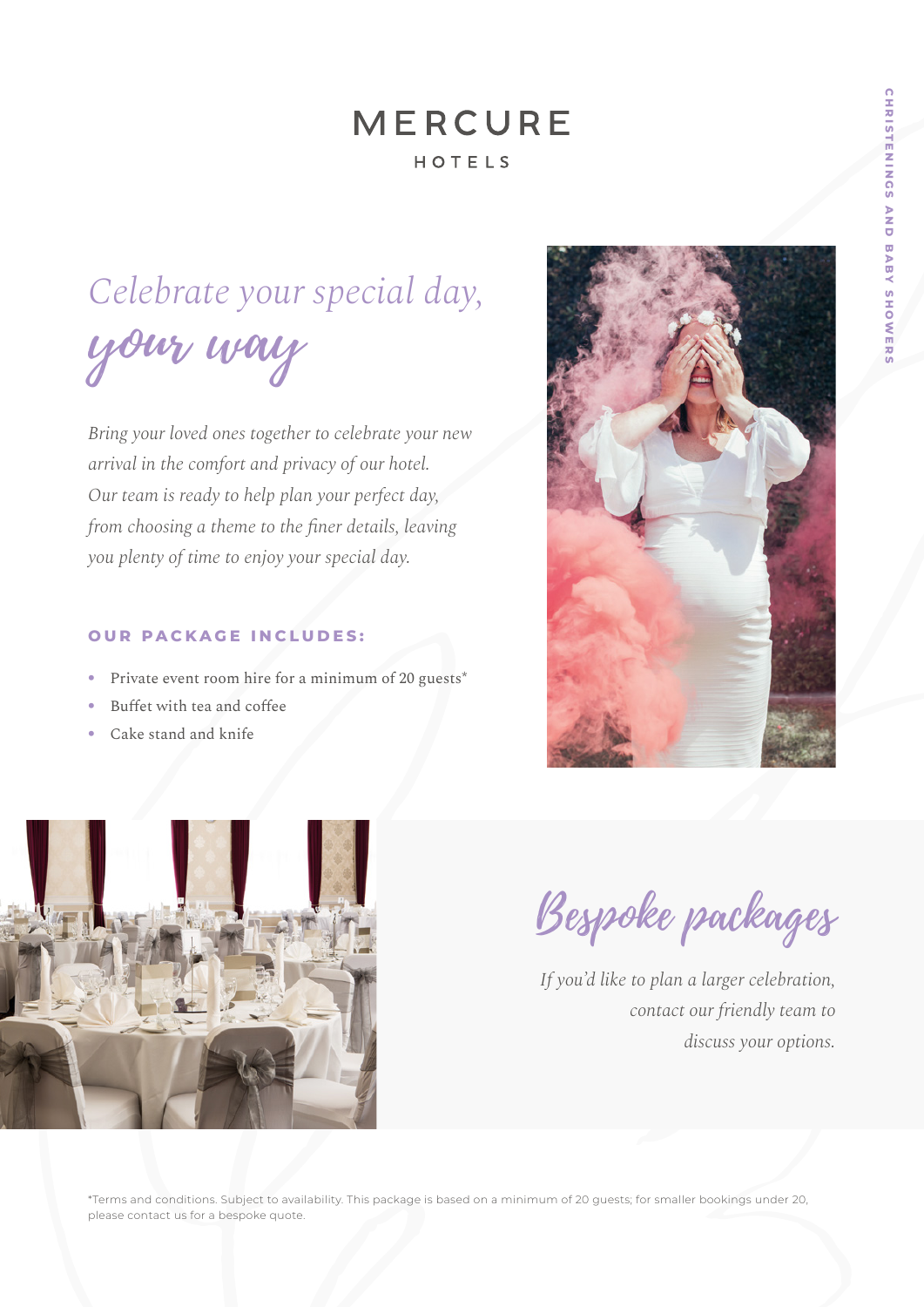### **MERCURE**

#### HOTELS

## *Your menu options*

Make your day even more special with an elegant afternoon tea or delicious hot buffet – choose from one of our menus.

#### **T R A D I T I O N A L FAYRE**

£ 1 9 . 5 0 *per person* 

#### *A selection of finger sandwiches:*

- Honey-roast ham and wholegrain mustard
- Egg and cress (V)
- Tuna cucumber and lemon mayonnaise
- Cheddar cheese and pickle (V)

#### *Sweet treat:*

• Warm chocolate brownie

#### *Savoury options:*

- Homemade sausage roll
- Roast tomato and herb quiche (V)
- Rosemary and sea salt potato wedges (V)

#### *Drinks:*

• Tea or coffee

#### **AFTERNOON TEA**

£ 1 9 . 5 0 *per person* 

#### *A selection of finger sandwiches:*

- Egg and cress (V)
- Honey-roast ham and wholegrain mustard
- Smoked salmon, mayonnaise, dill
- Coronation chicken

#### *Drinks:*

• Tea or coffee

#### *Sweet treats:*

- Plain scone, clotted cream, preserves
- Victoria cake\*
- Lemon cheesecake\*
- Chocolate and rum delice\*

#### **A D D S O M E BUBBLIES**

*A glass of Champagne*  £12.00 per person

*A glass of Prosecco* £6.50 per person

*Mocktail for mum-to-be* £5.50 per person

(V) vegetarian. FOOD ALLERGIES & INTOLERANCES: before you order your food and drinks please speak to our staff if you would like to know about our ingredients; we cannot guarantee that any food or beverage item sold is free from traces of allergens. \* Cake selection may vary on the day.